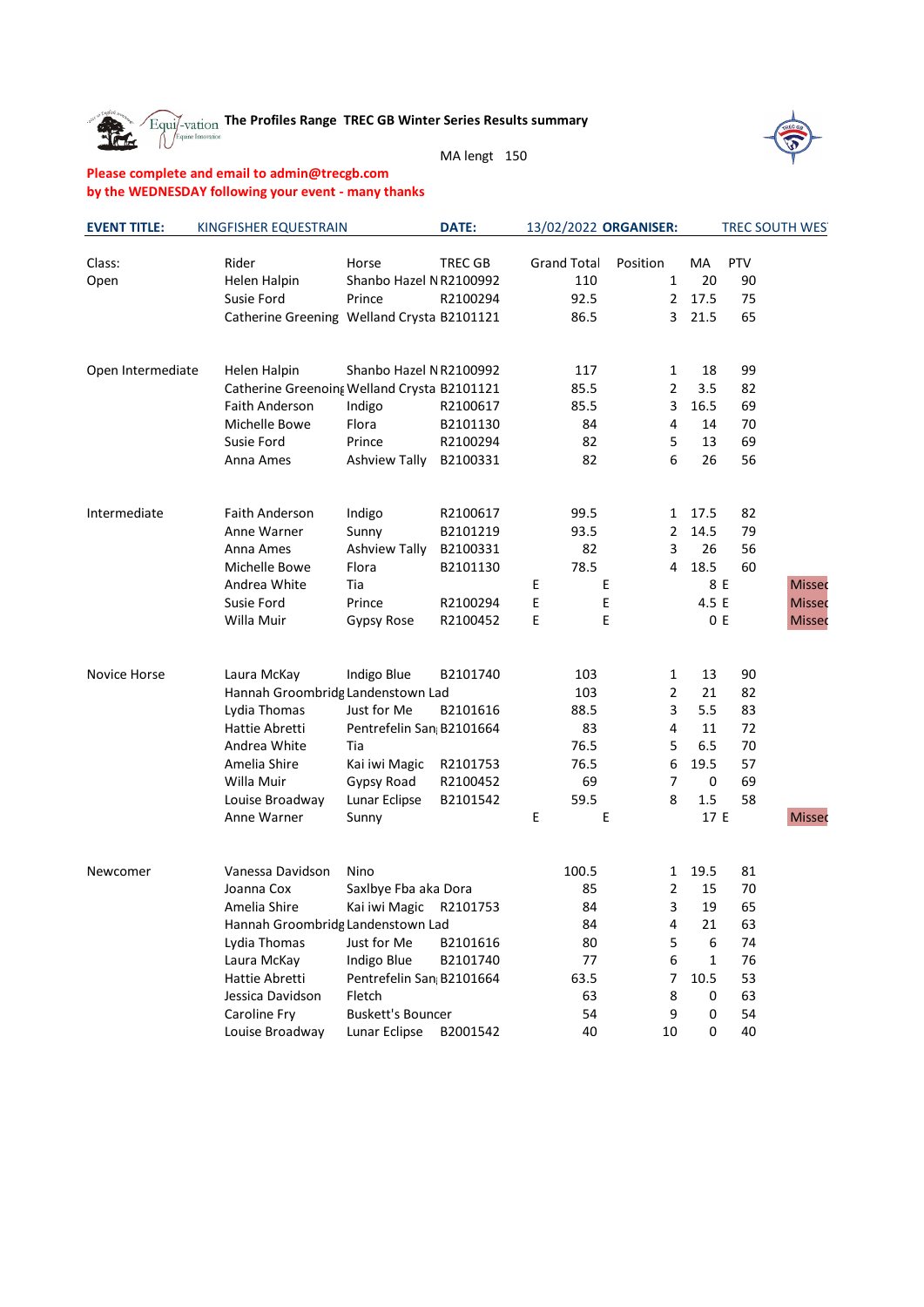

| <b>EVENT TITLE:</b> | KINGFISHER EQUESTRAIN | DATE: | 13/02/2022 ORGANISER: | <b>TREC SOUTH WEST</b> |  |
|---------------------|-----------------------|-------|-----------------------|------------------------|--|
| <b>Class:</b>       | Open                  |       |                       |                        |  |
|                     |                       |       |                       |                        |  |

|                            |                       | MOUNT                         | TUNNEI         | $^{\circ}$  |                 |                 |                 |      | <b>RID</b><br>$\delta_{\rm 1/2}$ |     |                 | Deductions for circling |              |        |      | МA              | <b>GRAN</b>  |                |
|----------------------------|-----------------------|-------------------------------|----------------|-------------|-----------------|-----------------|-----------------|------|----------------------------------|-----|-----------------|-------------------------|--------------|--------|------|-----------------|--------------|----------------|
|                            |                       | S. BEND<br><b>HORSE</b> (very | <b>OFFSIDE</b> | <b>SOLR</b> | BENDING         | GATE            | REIN BACK       | UNTO | <b>PRACTION</b>                  |     |                 |                         | <b>PTV</b>   | CANTER | WALF | TOTA D          |              |                |
| <b>RIDER</b>               | TREC GB NO important) |                               |                |             |                 |                 |                 |      |                                  |     |                 |                         | <b>TOTAL</b> |        |      |                 | <b>TOTAL</b> |                |
| Helen Halpin               | R2100992              | Shanbo Hazel Nut              |                | 10          | 10              | 10              | 10 <sub>1</sub> | 10   |                                  | b   | 10 <sup>1</sup> | 10                      | 90           | 15     |      | 20 <sup>1</sup> | 110          |                |
| Susie Ford                 | R2100294              | Prince                        |                | 10          | 10              |                 |                 | 10   | 10                               | 0 I | q               | 10 <sub>1</sub>         | 75           | 15     | 2.5  | 17.5            | 92.5         |                |
| Catherine Greenin B2101121 |                       | <b>Welland Crystal</b>        |                |             | 10 <sub>1</sub> | 10 <sub>1</sub> | 8               |      | 8                                |     |                 |                         | 65           | 15     | 6.5  | 21.5            | 86.5         | 3 <sup>1</sup> |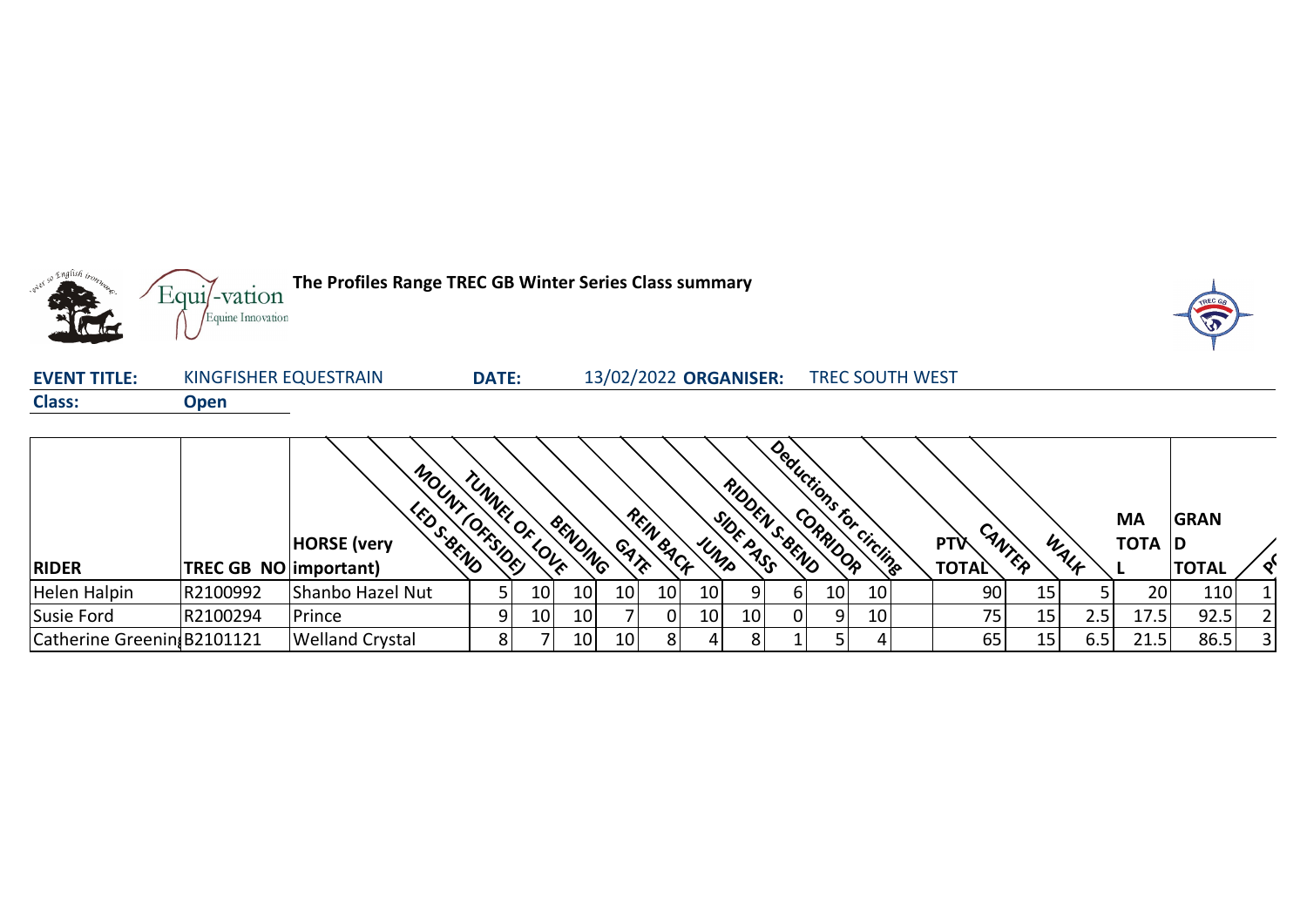

**The Profiles Range TREC GB Winter Series Class summary**



| <b>EVENT TITLE:</b> | KINGFISHER EQUESTRAIN | <b>DATE:</b> | 13/02/2022 ORGANISER: | <b>TREC SOUTH WEST</b> |
|---------------------|-----------------------|--------------|-----------------------|------------------------|
| <b>Class:</b>       | Open Intermediate     |              |                       |                        |

|                              | <b>TREC GB</b> | BE NY VALENTINE<br><b>HORSE</b> (very |                 | TUNNEL OF LOVE<br>CORRIDOR |    | S. BEND         | REIN BACK |      | BENDING |    |    | Deductions for circling | <b>PTV</b>   | CANTER |      | <b>MA</b><br>TOTA D | <b>GRAN</b>  |   |
|------------------------------|----------------|---------------------------------------|-----------------|----------------------------|----|-----------------|-----------|------|---------|----|----|-------------------------|--------------|--------|------|---------------------|--------------|---|
| <b>RIDER</b>                 | <b>NO</b>      | important)                            | UMPS            |                            |    |                 |           | GATE |         |    |    |                         | <b>TOTAL</b> |        | WALF |                     | <b>TOTAL</b> |   |
| Helen Halpin                 | R2100992       | Shanbo Hazel Nut                      | 10              | 10                         | 10 | 10 <sup>1</sup> | 10        | 10   | 10      | 10 | 9  | 10 <sub>1</sub>         | 99           | 15     |      | 18                  | 117          |   |
| Catherine Greenoing B2101121 |                | <b>Welland Crystal</b>                | 9               | 8                          | 10 | 10 <sup>1</sup> | 9         | 5    | 10      | 4  | 10 |                         | 82           |        | 3.5  | 3.5                 | 85.5         |   |
| Faith Anderson               | R2100617       | Indigo                                | 10 <sub>l</sub> |                            |    | 10              | 6         |      | 9       | 10 |    | Q                       | 69           | 15     | 1.5  | 16.5                | 85.5         |   |
| Michelle Bowe                | B2101130       | Flora                                 | 5               | 91                         |    | 10 <sup>1</sup> |           | 9    | 0       | 10 |    |                         | 70           | 11.5   | 2.5  | 14                  | 84           |   |
| Susie Ford                   | R2100294       | Prince                                | 10              |                            |    |                 | 10        | 9    | 0       | 4  | 8  | a                       | 69           | 10.5   | 2.5  | 13 <sub>1</sub>     | 82           |   |
| Anna Ames                    | B2100331       | <b>Ashview Tally</b>                  | 0               | 10 <sup>1</sup>            | 4  |                 | 8         | 2    | 0       |    | 9  | Q                       | 56           | 15     | 11   | 26                  | 82           | 6 |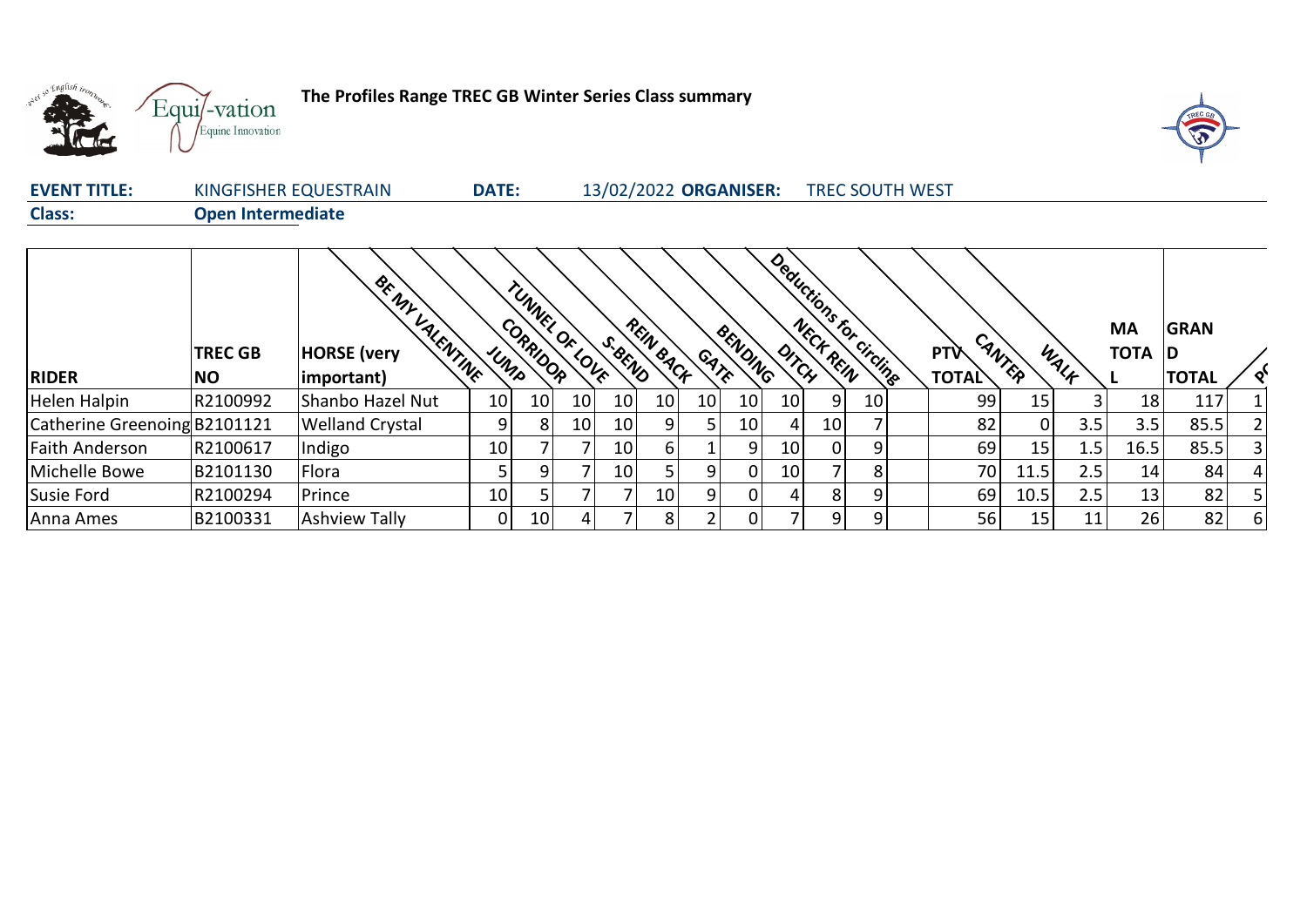



| <b>EVENT TITLE:</b> | KINGFISHER EQUESTRAIN | <b>DATE:</b> | 13/02/2022 ORGANISER: | <b>TREC SOUTH WEST</b> |
|---------------------|-----------------------|--------------|-----------------------|------------------------|
| <b>Class:</b>       | <b>Intermediate</b>   |              |                       |                        |

|                       |                        | CORRIDOR<br><b>HORSE</b> (very |    | BE NY VALENTINE | REIN BACK       | TICKET PUNCH   | BENDING         | TUNNEL OF LOVE | IMMOBILITY | Deductions for circling<br><b>LED DITCH</b> |                 |                 | <b>PTV</b>   | CANTER   | WALK | <b>MA</b><br>TOTA D | <b>GRAN</b>     |   |
|-----------------------|------------------------|--------------------------------|----|-----------------|-----------------|----------------|-----------------|----------------|------------|---------------------------------------------|-----------------|-----------------|--------------|----------|------|---------------------|-----------------|---|
| <b>RIDER</b>          | TREC GB NO limportant) |                                |    |                 |                 |                |                 |                |            |                                             |                 |                 | <b>TOTAL</b> |          |      |                     | <b>TOTAL</b>    |   |
| <b>Faith Anderson</b> | R2100617               | Indigo                         | 10 | 10              | 8               | 6 <sup>1</sup> | 10 <sub>l</sub> | 4              | 10         | 10                                          |                 |                 | 82           | 15       | 2.5  | 17.5                | 99.5            |   |
| Anne Warner           | B2101219               | Sunny                          |    | 10              | 10 <sup>1</sup> | 6 <sup>1</sup> | 10              |                |            | 10                                          | 8 <sup>1</sup>  |                 | 79           | 13.5     |      | 14.5                | 93.5            |   |
| Anna Ames             | B2100331               | <b>Ashview Tally</b>           | 4  | 10              | 0               |                | 10              |                | 4          | 0                                           | 10 <sub>1</sub> | 10              | 56           | 14.5     | 11.5 | 26                  | 82              |   |
| Michelle Bowe         | B2101130               | Flora                          |    | 8               |                 | 81             |                 |                |            |                                             | 8               |                 | 60           | 15       | 3.5  | 18.5                | 78.5            |   |
| Andrea White          |                        | Tia                            |    |                 | 8               |                | $\overline{0}$  |                |            | 3                                           |                 | 9               |              |          | 8    |                     | 8E              | E |
| Susie Ford            | R2100294               | Prince                         | 10 | 10              | 10 <sup>1</sup> | $\overline{2}$ | 10              |                |            | 10                                          | 9               | 10 <sub>1</sub> |              | $\Omega$ | 4.5  | $4.5 \text{ }E$     |                 | E |
| Willa Muir            | R2100452               | Gypsy Rose                     |    | 0               | $\overline{0}$  | 3 <sup>1</sup> | $\overline{0}$  |                | 5.         |                                             | 10 <sub>1</sub> | 8               |              | 0        | 0    |                     | 0 <sup>IE</sup> | E |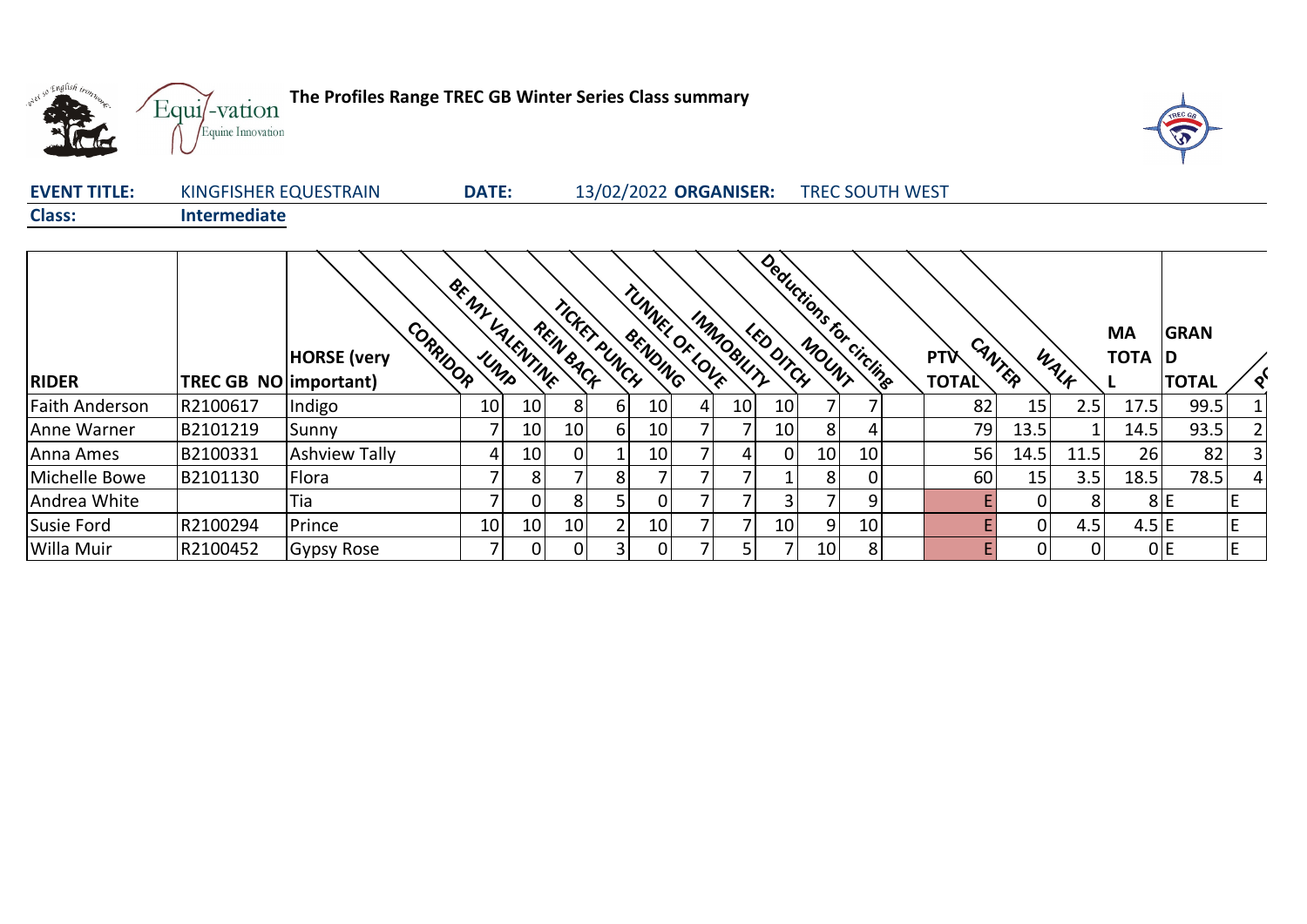

**The Profiles Range TREC GB Winter Series Class summary**



| <b>EVENT TITLE:</b> | KINGFISHER EQUESTRAIN | <b>DATE:</b> | 13/02/2022 ORGANISER: | <b>TREC SOUTH WEST</b> |
|---------------------|-----------------------|--------------|-----------------------|------------------------|
| <b>Class:</b>       | <b>Novice Horse</b>   |              |                       |                        |

|                    | <b>TREC GB</b> | TUNNEL OF LOVE                              |    |       | MMOBILITY       | CORRIDOR        | BE NY VALENTINE | TICKET PUNCH    |                 | Deductions for circling<br>NECK REIN |                 |    | <b>PTV</b>   |        |                | <b>MA</b><br><b>TOTA D</b> | <b>GRAN</b>  |   |
|--------------------|----------------|---------------------------------------------|----|-------|-----------------|-----------------|-----------------|-----------------|-----------------|--------------------------------------|-----------------|----|--------------|--------|----------------|----------------------------|--------------|---|
| <b>RIDER</b>       | NO.            | BENDING<br><b>HORSE</b> (very<br>important) |    | DITCH |                 |                 |                 |                 |                 |                                      |                 |    | <b>TOTAL</b> | CANTER | WALK           |                            | <b>TOTAL</b> |   |
| Laura McKay        | B2101740       | Indigo Blue                                 |    |       | 10              | 10 <sup>1</sup> | 10 <sub>l</sub> | 9               | 10              | 81                                   | 10 <sup>1</sup> | 9  | 90           | 12.5   | 0.5            | 13                         | 103          |   |
| Hannah Groombridge |                | Landenstown Lad                             |    | 10    |                 | 10 <sup>1</sup> |                 | 10              | 10 <sub>1</sub> | 10 <sup>1</sup>                      | 10 <sup>1</sup> |    | 82           | 15     | 6              | 21                         | 103          |   |
| Lydia Thomas       | B2101616       | Just for Me                                 |    |       | 10 <sup>1</sup> | 10 <sup>1</sup> |                 | 10              | 10 <sub>1</sub> | 4 <sub>1</sub>                       | 9               | 9  | 83           | 0      | 5.5            | 5.5                        | 88.5         |   |
| Hattie Abretti     | B2101664       | Pentrefelin Sanguinett                      | 10 | 10    | 10              |                 | 10 <sub>1</sub> | 9               | 0               | 4                                    |                 | 10 | 72           | 9      |                | 11                         | 83           |   |
| Andrea White       |                | Tia                                         |    |       |                 | 10 <sup>1</sup> |                 | 0               | 8               | 10                                   | 9               |    | 70           | 0      | 6.5            | 6.5                        | 76.5         |   |
| Amelia Shire       | R2101753       | Kai iwi Magic                               |    |       | 10 <sup>1</sup> | 10              |                 |                 |                 | 9                                    | 9               |    | 57           | 15     | 4.5            | 19.5                       | 76.5         | 6 |
| Willa Muir         | R2100452       | Gypsy Road                                  |    | 0     |                 | 10              |                 | 10 <sub>1</sub> | $\Omega$        | 10 <sup>1</sup>                      | 8 <sup>1</sup>  | 10 | 69           | 0      | ΟI             |                            | 69           |   |
| Louise Broadway    | B2101542       | Lunar Eclipse                               |    | 10    | 91              | 10              |                 | 9               | 0               | 01                                   | 9               | 0  | 58           | 1.5    | $\overline{0}$ | 1.5                        | 59.5         | 8 |
| <b>Anne Warner</b> | B2101219       | Sunny                                       |    |       | ΩI              | 0               |                 |                 | $\Omega$        | $\Omega$                             | $\Omega$        | 0  |              | 15     | $\overline{2}$ | 17E                        |              |   |